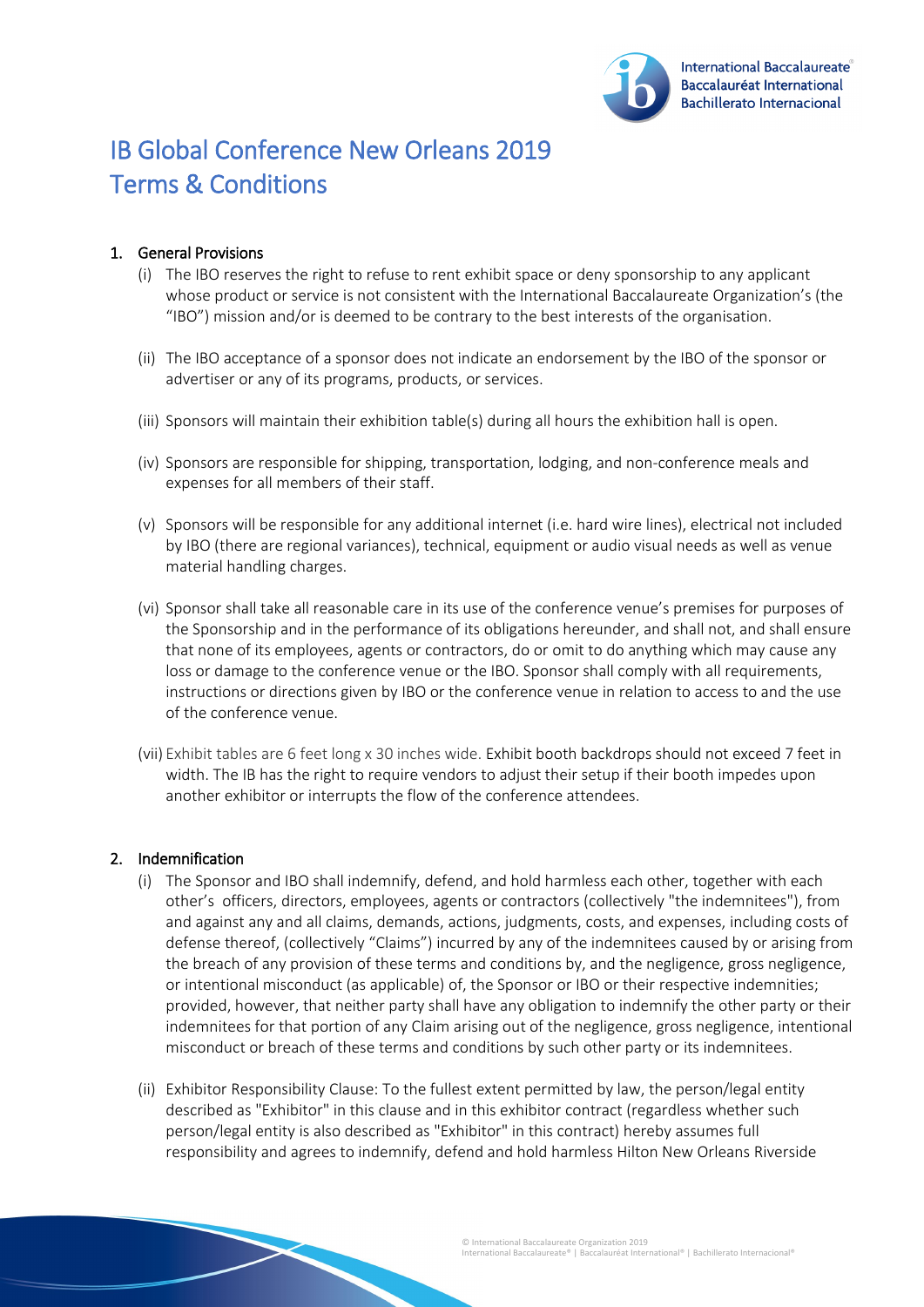("Hotel"), Hotel's owner International Rivercenter Lessee, LLC, Hilton Domestic Operating Company Inc., and each of their respective owners, managers, subsidiaries, affiliates, employees and agents (collectively, "Hotel Parties"), as well as International Baccalaureate Organization IBO("Group"), from and against any and all claims or expenses arising out of Exhibitor's use of the Hotel's exhibition premises. Exhibitor agrees to obtain and maintain during the use of the exhibition premises, Comprehensive General Liability Insurance, including contractual liability covering the Exhibitor's indemnity obligations in this clause. Such insurance shall be in the amount of not less than \$1,000,000 combined single limit for personal injury and property damage. The Hotel Parties and Group shall be named as additional insureds on such policy, and Exhibitor shall supply the Hotel with a Certificate of Insurance at least 30 days prior to the use of the exhibition premises. The Exhibitor understands that neither the Group nor the Hotel Parties maintain insurance covering the Exhibitor's property and it is the sole responsibility of the Exhibitor to obtain such insurance.

(iii) Certificate of Insurance, prepared as instructed above, along with any inquiries shall be shared directly with Jeanna Baldwin, Assistant Director of Catering and Event Management at the Hilton New Orleans Riverside, via email: [Jeanna.baldwin@hilton.com.](mailto:Jeanna.baldwin@hilton.com)

### 3. Force Majeure

Performance of these terms and conditions by either party is subject to termination without liability, penalty or any liquidated damages that may otherwise be provided for under these terms and conditions, upon the occurrence of any circumstance beyond the control of either party, such as acts of God, war, civil disturbances, government regulation and changes in applicable laws, disaster, strikes (except those involving the employees or agents of the party seeking to invoke this section), terrorism or threats of terrorism, outbreak of disease or illness in the host city, curtailment of transportation facilities preventing or other similar causes making it illegal or impossible to hold the meeting, provide the facility, or perform obligations sets forth in these terms and conditions. The ability to terminate this agreement pursuant to this section is conditioned upon delivery of written notice to the other parties setting forth the basis for such termination as soon as reasonably practical, but in no event later than 10 days after learning of such basis.

### 4. Insurance

The Sponsor will maintain insurance against all types of public, general liability, with personal injury and property damage coverage, with limits not less than USD\$500,000 per occurrence, subject to conference venue requirements which may be higher, or such higher amounts as are commercially reasonable for its business and the type of services provided herein, in the country where the event takes place and shall provide certificates of insurance of such coverage to the IBO upon written request from the IBO. The Sponsor understands that the IBO does not maintain insurance covering the Sponsor's property and it is the sole responsibility of the Sponsor to obtain such insurance.

### 5. Compliance with Laws

Each party hereby represents and warrants that it shall comply with all laws, rules, orders and regulations applicable to the operation of its respective business and performance under these terms and conditions.

## 6. Confidentiality

The Sponsor shall treat as confidential all information and/or data of a confidential nature or purposes (whether marked "confidential" or not) that it receives from the IBO and which concerns the IBO's business, operations, schools, students, or customers, or is personal data or personal information about guests, and all information or data derived from the foregoing types of information. The Sponsor shall

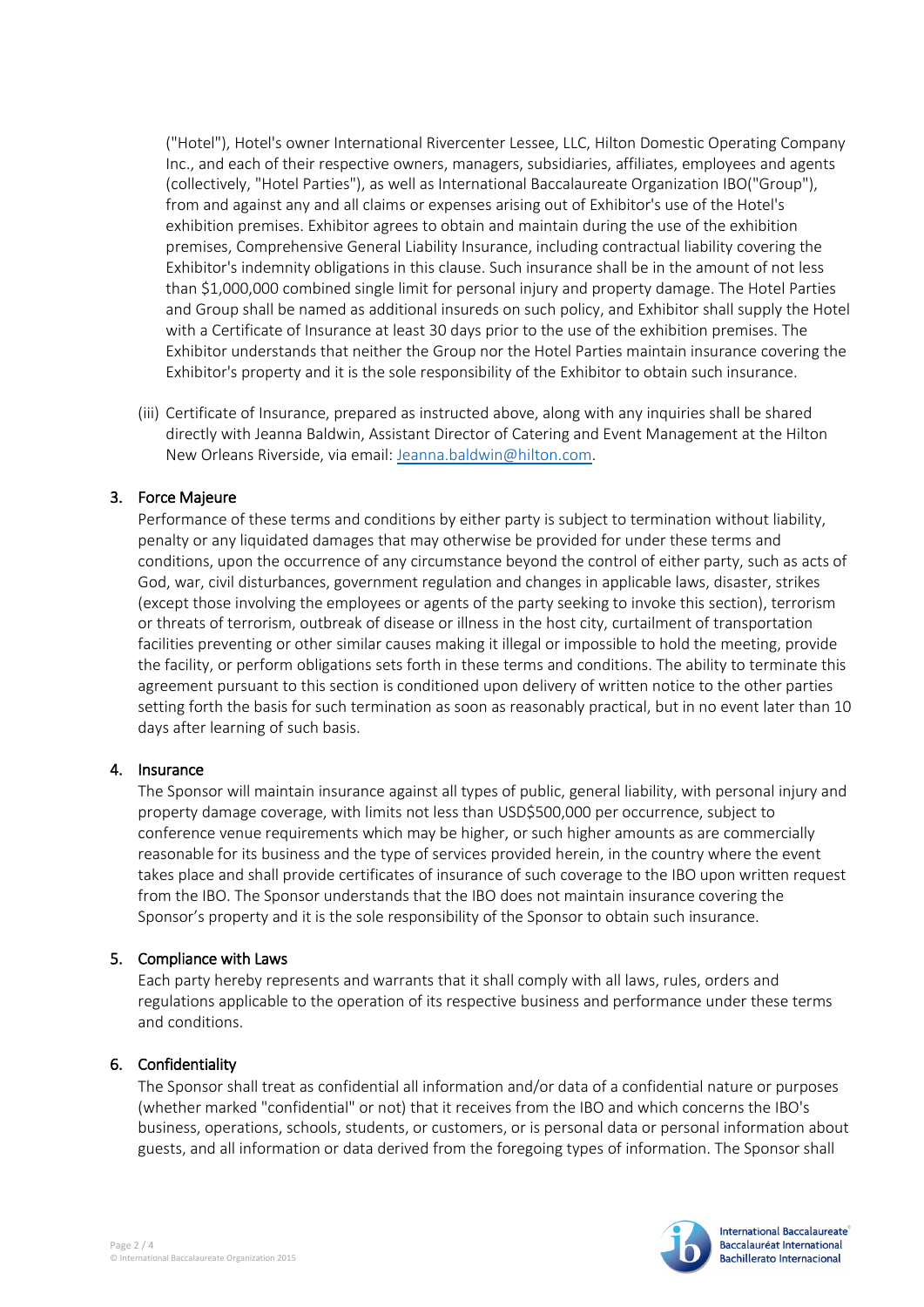treat the IBO's confidential information with at least the same level of protection as it accords to its own confidential information, and in no event, to directly or indirectly share, disclose or reveal the IBO's confidential information with any third parties, or make it generally publicly available without the IBO's prior written consent, except as may be required by local laws. The Sponsor agrees to keep the IBO's confidential information in a secure environment and that access will be restricted to employees, contractors and agents who have a need to know.

### 7. Intellectual Property

No exchange of intellectual property rights is implied by these terms and conditions. The intellectual property rights of each party will remain the intellectual property rights of that party and neither party will have the right to use the other party's intellectual property rights, including trade-marks, logos or names in any promotional materials or otherwise, without the prior written consent of that party.

### 8. Privacy of Personal Information

The Sponsor will protect and use personal data and personal information about guests that the Sponsor receives in connection with its performance of these terms and conditions, whether from the IBO directly or from guests when they interact directly with the Sponsor, in accordance with all applicable data protection and privacy laws, including any local laws relating to marketing, advertising, and other uses of guest data that may be collected directly by the Sponsor. For the avoidance of doubt, any personal data or personal information of participants transferred, shared or disclosed by the IBO to the Sponsor, shall be considered confidential information and shall not be used by the Sponsor, directly or indirectly, for any direct marketing, email campaigns, data mining or other purposes or shared, sold or otherwise provided to any third parties. Without limiting the generality of the foregoing, the Sponsor, with respect to personal data and information processed pursuant to these terms and conditions, represents and warrants to the IBO that it

- (i) will comply with all instructions provided by the IBO;
- (ii) will only process the personal data and information as necessary for the purpose of these terms and conditions;
- (iii) has taken, and will take, appropriate technical, organizational and security measures to protect the personal data against unauthorized or unlawful processing and against accidental loss, damage, or disclosure;
- (iv) will obtain the IBO's written consent before transferring the personal data or information either to another country or to another party;
- (v) shall only transfer, share, disclose or otherwise transmit personal data and information to the IBO in accordance with applicable data protection and privacy law and without violating or infringing the data protection or privacy rights of any third party (including any required notices or consents, in particular with respect to international onward transfers of personal data in light of the IBO being a global organization); and
- (vi) shall permit the IBO to audit its compliance with this section upon reasonable notice and shall notify the IBO of any security incidents with respect to personal data or information processed pursuant to these terms and conditions.

### 9. Governing Law; Dispute Resolution

(i) These terms and conditions and the respective rights and obligations of the parties shall be governed by and construed in accordance with the laws of Switzerland without reference to its conflict of laws or similar provisions that would mandate or permit application of the substantive law of any other jurisdiction.